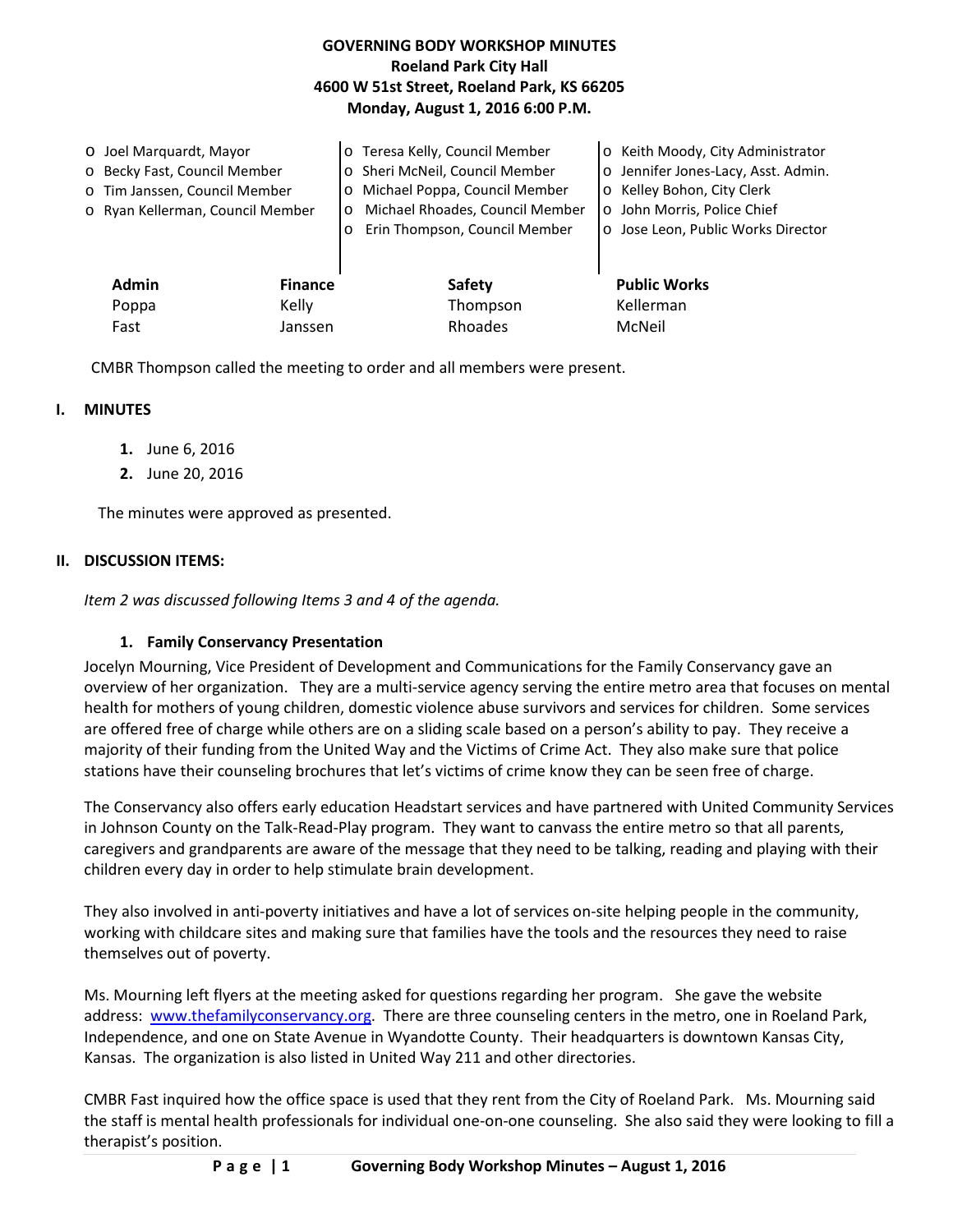The Conservancy offers counseling for free to any resident of Kansas that has experienced any crime whatsoever. She said they see a lot of people who have witnessed gun violence and a lot of domestic violence. She added that oftentimes people do not even realize the repercussions they're having from the trauma. Some of their therapists are utilizing a new treatment EMDR (Eye Movement Desensitization and Reprocessing) for clients who have experienced trauma, a relatively new method that helps individuals not to need to relive the experience every time they process through treatment.

CMBR Kelly noted they were available to a wide service area, but asked how people are referred to them. Ms. Mourning replied individuals can come in on their own, find them through their website, or get referrals from police, other therapists or agencies.

CMBR Thompson thanked her for coming and letting everyone know of the work they are doing.

# **2. Ordinance Formalizing Workshop Procedures**

CMBR Poppa said there was majority agreement at the last Workshop to move this forward for approval with the only section remaining to be discussed was Mayoral duties and the Council President selection process. CMBR Poppa asked for and received a consensus to move forward with the §1-202(a) changes that were discussed in the following agenda items.

CMBR Rhoades noted it was CMBR Janssen's birthday and everyone passed along their best wishes.

CMBR Kelly asked City Clerk Bohon to e-mail the changes so they can be reviewed after the meeting.

CMBR Thompson said these items will be moved to New Business at the next City Council meeting August 15.

# **3. Ordinance Modification for Suggestion of Mayor's Powers**

CMBR Poppa said the Admin Committee recommendation is to replace current Section 1-202(c), dealing with superintending control of all officers elected or appointed with verbiage such as, "Promote good conduct and cause to be remedied any neglect, carelessness, or other violation of duty of all elected officers."

Mayor Marquardt said he needed to know the definition of "violation of duty" as he has not seen in any document what the duty of each Councilmember is.

Currently it states in the ordinance that the City Administrator is to assist the Governing Body and supervise all departments and manage the staff, but does not say to take care that all the ordinances are complied with.

Under the Mayor's duty, he has superintending control of elected or appointed officials and is the Mayor's duty to make sure that all laws are complied with and has the power to do so with the superintending control.

Mayor Marquardt gave an over of the paper he had prepared, *Topic: Possible removal of "superintending control" from the mayor's responsibility; 1 Aug. 2016 – Preliminary thoughts and findings of Mayor Joel Marquardt.*

CMBR Thompson asked if the removal of "superintending control of appointed officials," and leaving in "take care that ordinances of the city are complied with," can the Mayor still make sure that ordinances are complied with.

City Attorney Shortlidge said that if either one is eliminated, then they will have to charter the statute as the Mayor's powers have never been chartered.

CMBR McNeil directed everyone to the NLC *Forms of Municipal Government* stating that it is real clear and explains how the different types of municipal government are set up.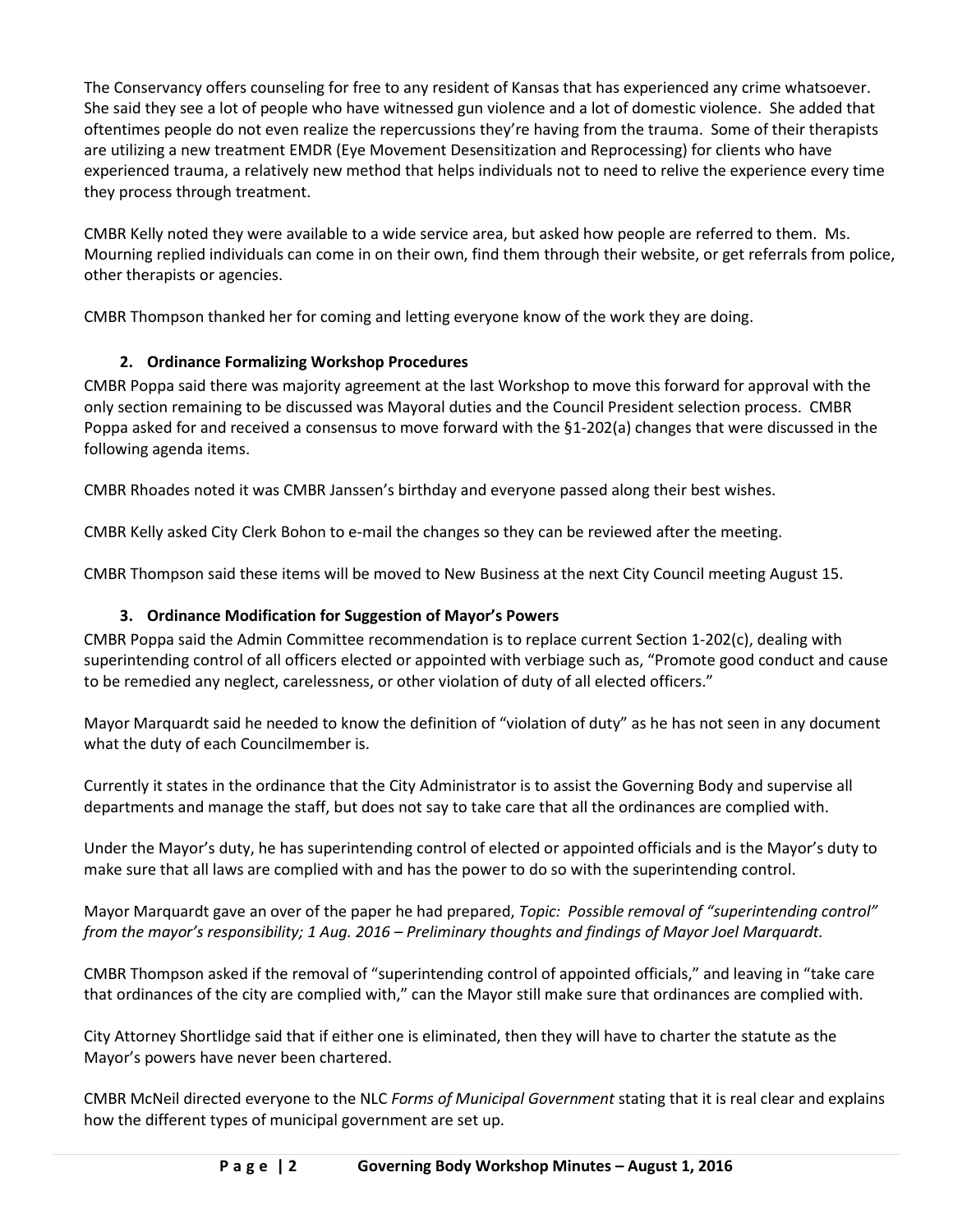There was general discussion as to the different forms of Government and various powers given to the City Administrator.

CMBR Poppa said that was initially brought forward through the Admin committee because it was advised that the superintending powers language conflicted with some verbiage under the City Administrator duties, and asked for clarification on whether there was conflicting language.

City Attorney Shortlidge said it does conflict because of the way the City Administrator ordinance is set up, noting that the City Administrator has control over all City employees, but does not have control over elected or appointed officials. There is a distinction between statutory appointments as in a City Administrator and City Engineer and those of appointments of employees.

CMBR McNeil expressed concerns about making too many changes. She said if they were to follow the characteristics of strong mayor forum, the mayor would have the ability to hire and fire the Police Department, Public Works, et cetera, and that would be a cause of concern, in addition, it would take away from the City Administrator responsibilities. She did say she does like new wording on §1-202(c).

CMBR Rhoades proposed going with the changes that were made from the blue line changes.

CMBR Fast said previous mayors didn't have the legislative power as the current mayor position holds. When an item went to Committee of the Whole, the mayor became part of the governing whole, cast votes, helped craft language and had significant legislative power, who can break ties in not only Council meetings, but also Committee of the Whole.

There was clarification that when discussing the "Mayor," the remarks were not directly related to Mayor Marquardt, but as to the position itself.

Mayor Marquardt said the main responsibility for the City Administrator is the day-to-day running of the City. He asked if the Council would want an elected official to be responsible for that at any level. By having a City Administrator/City Manager take care that all the laws are complied with, that would leave the mayor to only suggest an issue and bring it up before Council. He also believes that should be modified along with superintending responsibility and taking care of responsibility. Mayor Marquardt said he believes the strong administrator/manager-weak mayor system is a more stable system. If superintending control is shifted away from elected officials directly, then the responsibility to enforce the laws cannot be in a person who does not have the authority to effect it.

City Attorney Shortlidge clarified that the proposed language is what is creating the conflict. Superintending control of all officers elected or appointed is from the statute. Currently the City Administrator supervises the employees as per the ordinance and, thus, conflicts with the current language about the mayor having superintending authority. The blue line language resolves that conflict.

City Administrator Moody said the language in the ordinance is dated and should be reworded to more accurately reflect the intent. That while the City Administrator is responsible for seeing that the laws are enforced through the City's employees, it should be incumbent upon all of the elected officials to be conscious that the City Administrator and staff are enforcing the policies and laws that the Governing Body has created. He added that administrator form of government is more responsive as it holds people accountable for the following and implementing of policy that the legislative body has adopted. If the City is strictly run by the elected, they will have to wait until election time to make any needed changes.

CMBR Thompson received agreement of the Council in support on the proposed blue line language in §1-202(c). The Mayor, however, did not agree to the language due to a lack of a clarified definition for the word "duty."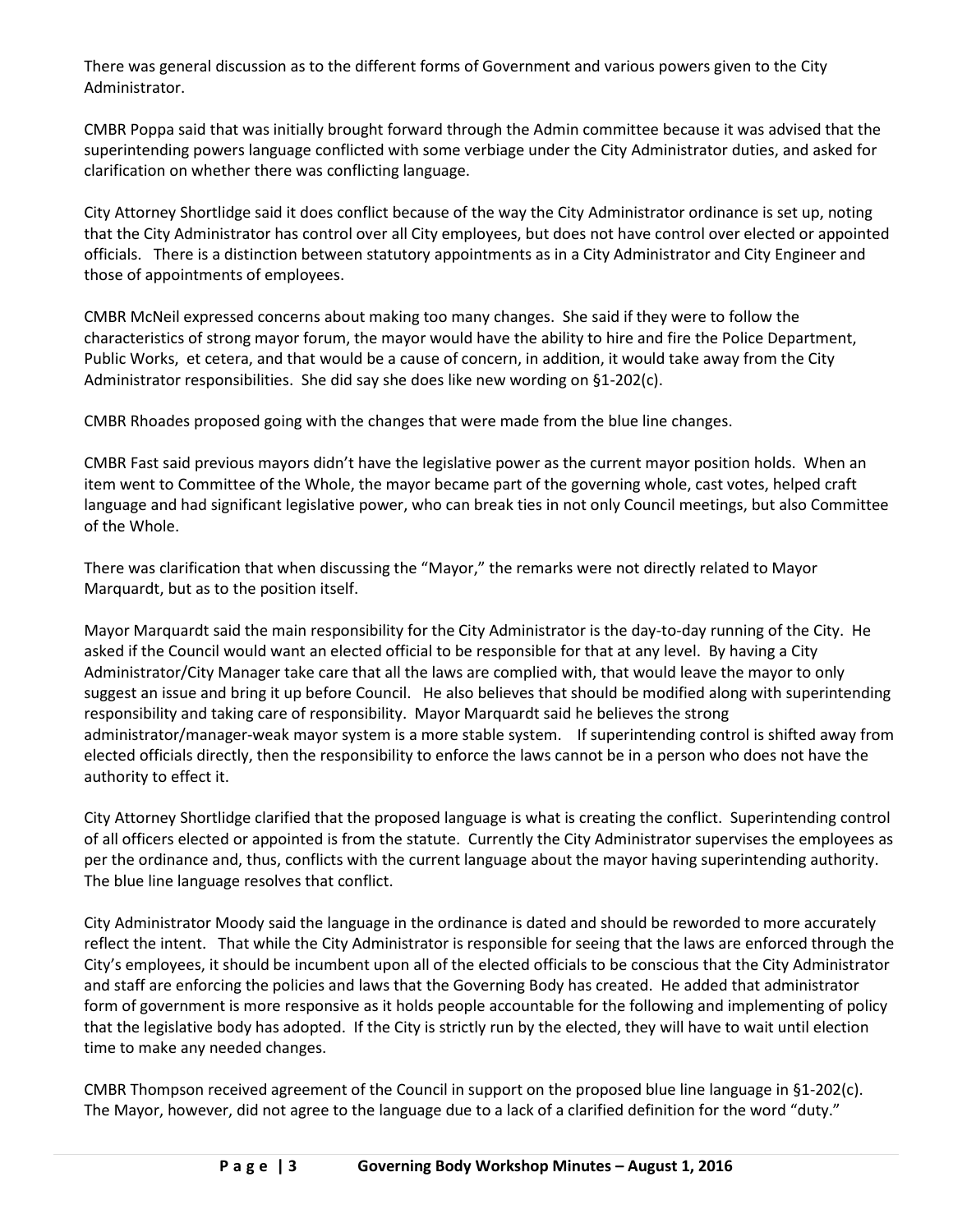CMBR Rhoades asked for clarification to the fact that the Council has chosen not to enforce certain law for a period of time and how that affects this ordinance. City Administrator Moody said there will always be instances that are not black and white.

There was majority agreement to remove §1-202(d).

CMBR Fast would like to remove the word "generally" from  $\S1-315(g)(1)$ , to read, "City Administrator shall coordinate and supervise operations."

City Attorney Shortlidge agreed with that change and there was a consensus from the Governing Body.

There was a consensus on §1-315(g)(17), to add the enforcement and execution of ordinances to the powers of the City Administrator.

City Attorney Shortlidge said he will charter KSA §14-301 and §14-307 into the charter ordinance.

Mayor Marquardt would like to add a section to include that the Governing Body be diligent in review of city ordinances and direct the City Administrator to execute and enforce the same, to add language that the Council has some duty to perform as well as the Mayor. City Attorney Shortlidge said he had no strong feelings one way or the other.

There was discussion of whether the mayor would be the default for making sure the laws are enforced. CMBR Poppa asked that if that responsibility deferred to the mayor, would that then be in conflict with the proposed §3- 15(g)(16) for the City Administrator to execute and enforce the ordinances of the City. City Attorney Shortlidge said he believed it is because if the enforcement is defaulted to the Mayor and not being performed by the City Administrator, then the administrator has not fulfilled the duties for which he was hired to do.

Mayor Marquardt suggested where the duties are not defined, it would fall into the hands of the mayor.

CMBR Thompson recapped proposed change. Change §1-204 to, "The Governing Body may designate whether the administration of a policy, or the carrying out of any order shall be performed by a committee, an appointee, officer, or the Mayor. If no administrative authority is designated, it shall be vested in the City Administrator.

There was Governing Body consensus to make that change.

# **4. Council President Election Process Proposed Changes.**

CMBR Rhoades reviewed the proposed language changes to Section 1-203, which essentially states when in the election of the President of the Council, it is the Council who decides and the mayor does not have a tie-breaking vote. If there is a tie vote, it would be resolved with a coin flip.

CMBR Poppa said since the Mayor is the one position that is elected at-large, it would make sense that he would cast the one deciding vote, and would like to see that policy continue.

CMBR Janssen supported the coin flip and not having the mayor break a tie vote.

City Attorney Shortlidge said Council President and Acting Council President were added by charter ordinance, so any changes will have to be done by a charter ordinance.

CMBR McNeil needed clarification on §1-203(b)(2), final reading should be "Preside at all Governing Body workshops."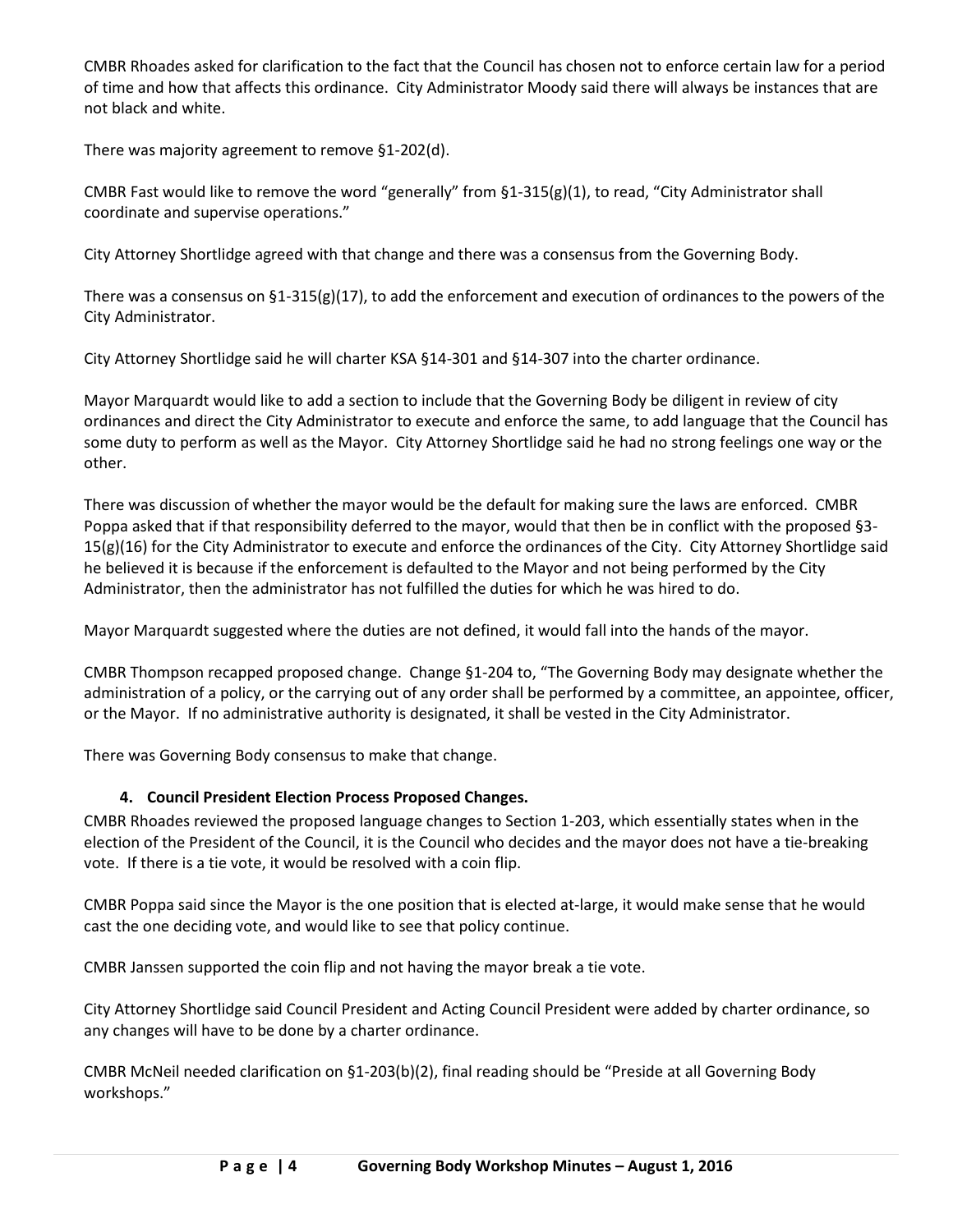CMBR Thompson asked for, and received majority agreement to the proposed changes of §1-203 and the blue line, with CMBRS Thompson and Poppa and Kelly stating they were not in agreement.

Mayor Marquardt said he is a part of the group, part of the discussion, works together with everyone on issues and votes, so it makes sense the way it exists right now.

CMBR McNeil said the election of the Council President is always a contentious issue and suggested it could be designated as a chair of the Admin committee and rotate from there.

CMBR Kelly said that suggestion was discussed before, but they received strong feedback from the public that the Council President is chosen by vote of the Council were against rotating the position. Also there were people on the Admin committee that didn't want to be president.

CMBR Thompson said this item bears further discussion and requested a copy of the charter ordinance for review in the meantime.

CMBR Fast directed her comments towards the Mayor disagreeing that he was part of the Council, stating that in the ordinance he was not a part of the Committee of the Whole and can't make a decision, so he can't break a tie as he is not a decision-maker.

CMBR Poppa said they were given a consensus to giving the mayor the ability to be a part of the Governing Body, and to be inclusive of the mayor in the Governing Body Workshops, and to vote on consensus. He added that he has been included in the Workshop process. He also stated that the Committee of the Whole no longer exists, but is now a Governing Body Workshop.

CMBR Thompson said it has been agreed to move the Council President election process to the August 15 City Council meeting and to move on to the Ordinance Formalizing Workshop Procedures (Item 2 on the agenda).

### **5. Interior Inspection of Rental Housing and Changes to State Law**

City Attorney Shortlidge said the state legislature has passed Senate Bill 366, part of which provided that cities can't enforce rental inspection ordinances that require interior inspections without the consent of the occupant. He has changed the provisions in the ordinance to conform to state law. Mr. Shortlidge added that the statute is silent on the question of administrative search warrants, but the City does retain the right that if there is probable cause to believe that a violation is occurring, then it can go to the district court and ask for an administrative search warrant.

CMBR Kellerman asked for the process to obtain such a warrant. Mr. Shortlidge said an affidavit will need to be prepared, usually by the building official, that explains the reasons why there could be a violation occurring at the property. This would be presented to the district court followed by a meeting with the assigned judge. If the judge believes there's probable cause, then the warrant would be issued.

Ms. Jones-Lacy said internal inspections are routinely done with the permission of the property owner when the property is vacant and is in compliance with state law.

(Break in Recording)

### **6. Review of Upcoming RFQ Schedule**

Public Works Director Leon has put together schedules for three RFQs, one for the City Engineer, the City Attorney and then the RFP schedule for Roe Boulevard 2020 project. He then provided a tentative schedule with deadlines to the Governing Body.

Ms. Jones-Lacy said the plan is to post the City Attorney position with the League of Kansas Municipalities (LKM) as well as contact directly attorneys that the City is already familiar with.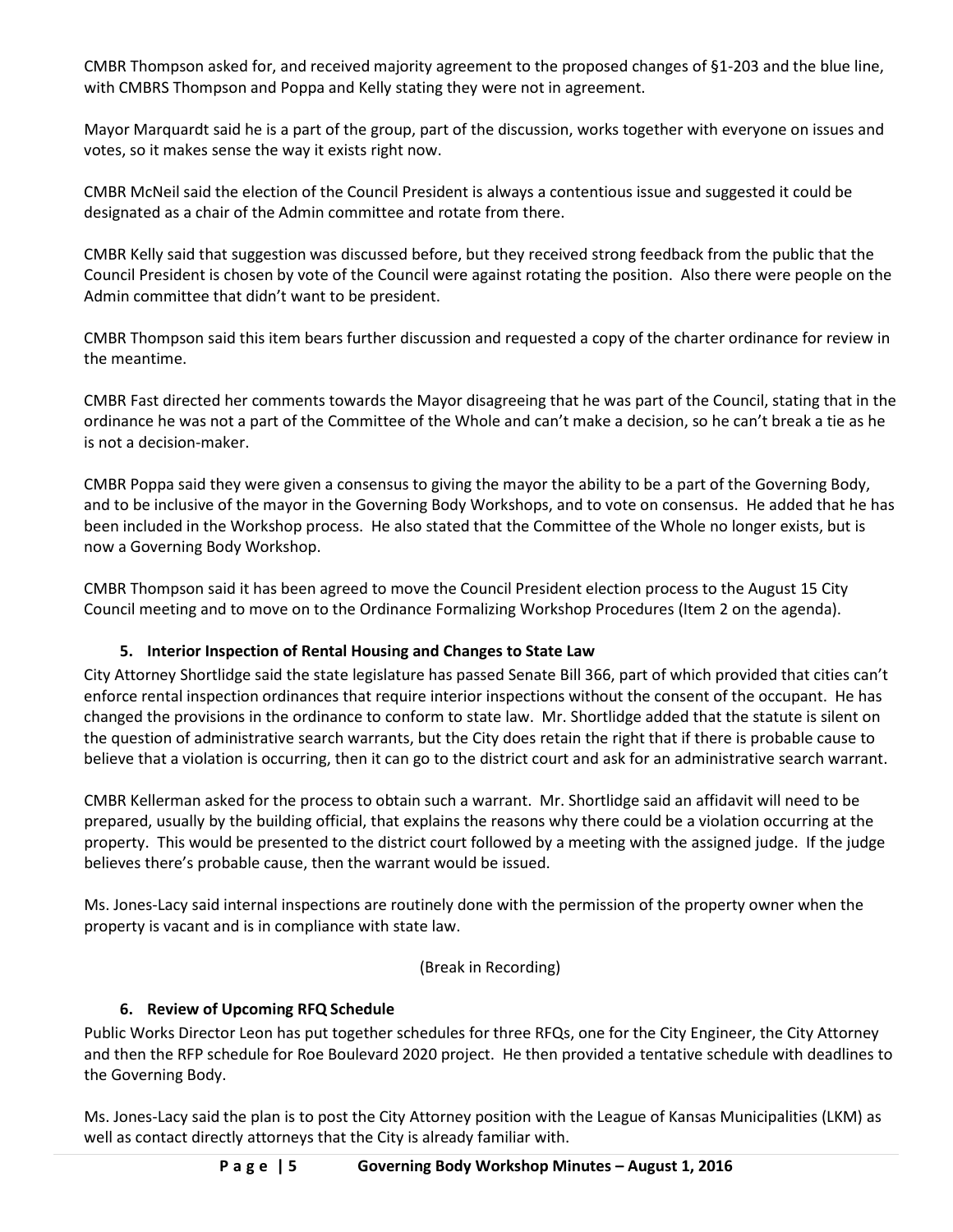City Administrator Moody said LKM has an association of municipal attorneys.

CMBR Fast recommended putting in the notification that the current city attorney is retiring.

City Administrator Moody said that per city code the recommendation is supposed to come from a committee and he has proposed using the Public Works committee as the committee for reviewing the engineers and they will make a recommendation. Mr. Moody and Mr. Leon will serve on that committee, and thinks it is appropriate for the Mayor to sit on the committee.

The Admin committee would be an appropriate committee for reviewing the attorney position. Mr. Moody and Ms. Jones-Lacy would sit in on that committee, and if the Mayor is interested as serving on that committee would welcome him as well.

## **7. Sidewalk Inventory Update**

Public Works Director Leon said in 2007, the City did a sidewalk study and inventory and noted some locations of where add sidewalk would be added. After the completion of stormwater project, they will provide an updated inventory and a forecasted priority level of sidewalks.

Mr. Leon noted that when constructing a street it is an ideal time to construct a sidewalk. Currently there are 22 miles of sidewalk in the City right-of-way. Over the winter, Public Works staff is going to be out looking for hazards in the public sidewalk rate them. This will allow for proactive budgeting and a plan for remediation. They will inspect every linear feet of sidewalk.

## **8. June Financials**

Ms. Jones-Lacy reported that the City has collected about 98 percent of its ad valorem taxes for the year. Sales taxes are on par with last year's receipts as of June. She will also be doing additional analysis to see where the trends are and to see if there are any delinquent taxpayers that may be slowing the growth. Franchise fees continue to be a concern with gas prices being down as well as cable. She will be looking into the cable issue, but one theory is an increase in alternative media sources such as Netflix and Amazon Prime.

General Fund revenues are performing well overall. As of June they are up 1.3 percent over last year. In total, collections reflect 69 percent of revenues overall. Expenditures are up from the prior year, but reflect only 43 percent of the total budget in the General Fund through June. The primary reason for the higher expenditures is an additional invoice was paid for solid waste collection as it was paid a month ahead. They have paid the one-time annual fee to animal control, made the annual payment, as well as the workman's comp payment.

Investments. The City has moved all idle funds into investment accounts that are being managed by Columbia Capital. Accrued interest through June 2016 was \$15,507. Other funds, due to receiving most property taxes, are that TIF revenues are over projections and have come in quite strong for the year.

Special Street Fund. The City has had major payments due to construction. Both of the CARS projects are underway for the Johnson Drive to 57<sup>th</sup> Street intersection improvements and the 47<sup>th</sup> and Roe turnaround.

The Special infrastructure Fund has made payments to the contractor for the Nall Park restrooms. This was originally a 2017 project, but the Council approved to have it move to 2016 to gain some economies of scale.

Retail sales. CERI (County Economic Research Institute), has good data that includes retail sales. Roeland Park is doing better than last year, but was a little down for the month of April.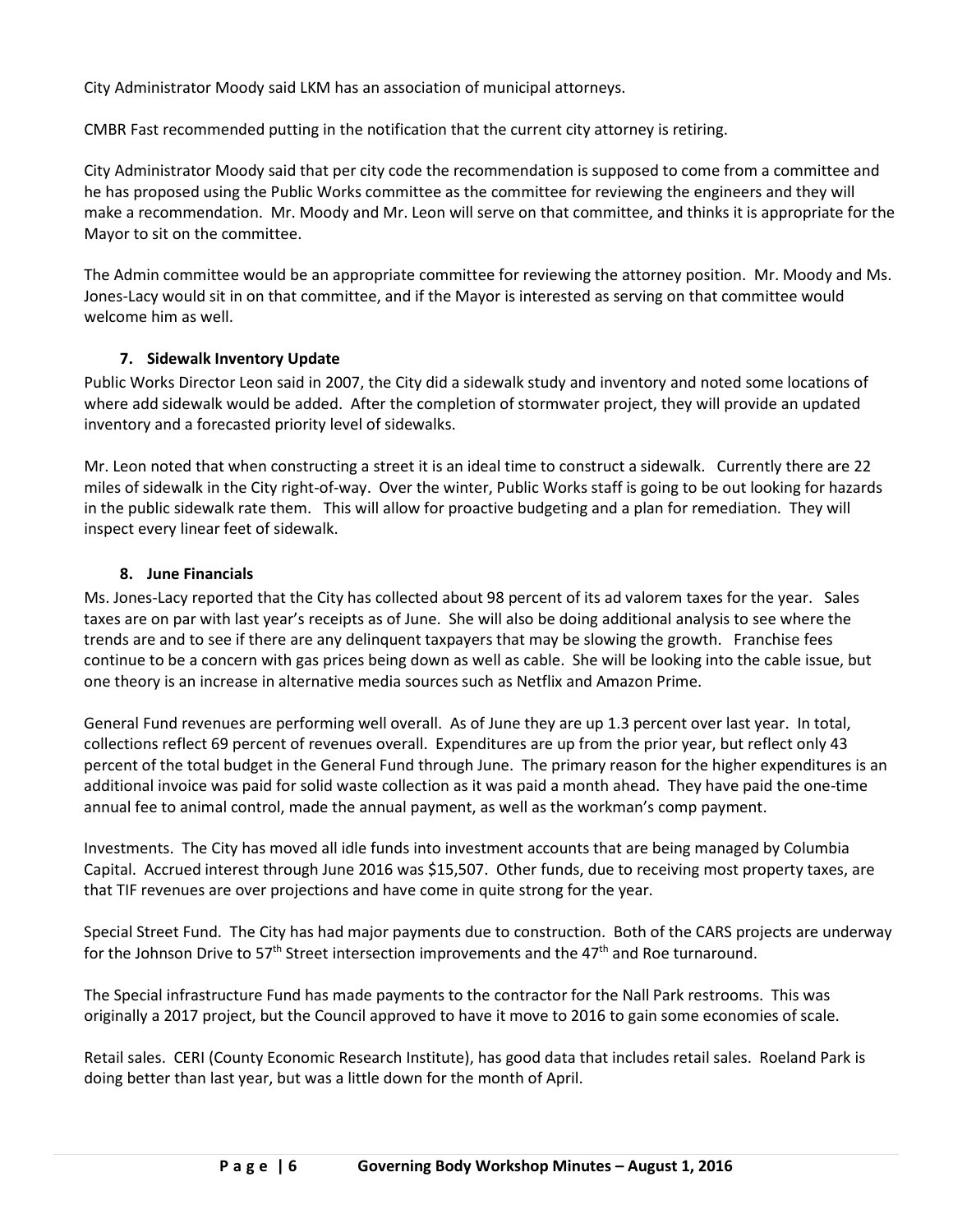Ms. Jones-Lacy said at the next Council meeting the Governing Body will be voting on a resolution that approves the increase in the property tax levy because property valuations increased. This is an administrative process that needs to be sent to the county clerk.

In regards to the Nall Park improvements, City Administrator Moody said there were a number of change orders and that it has not been a smooth project. There were problems with the sanitary sewer that needed to be remedied that were not anticipated and that change order was beyond the City Administrator's authorization amount. The work had to be done and is complete, but that issue will be before the Council at the August 15<sup>th</sup> meeting. There were also some modifications on the inside of the restrooms to meet ADA requirements, which required another change order. The electric line that leads to the restroom had to be redone as well as push a conduit underneath the road to pull the electrical line through. Those items have been within his approving authority. Mr. Moody said it's a well-built facility and the items that are inside are as vandal-proof as can be designed. He is sure the design will be tested, but it is a nice improvement to the park.

Public Works Director Leon said it was 99.9 percent done and added it came in \$17,000 over budget.

City Administrator Moody said they did not know the scope of the sewer line until they got into it, but felt that the City could have done a better job of knowing what the utility conditions were at the building before putting it out for bid.

## **9. Committee Liaison Update**

City Clerk Bohon provided the Council with a list of openings on various committees and asked for volunteers.

CMBR Kellerman volunteered for Northeast Animal Control and asked to be for an alternate for SMAC.

CMBR McNeil said she would withdraw from SMAC and allow CMBR Kellerman to serve.

CMBR Rhoades asked if City Administrator Moody get clarification regarding mayoral appointments. City Administrator Moody attached a section of the code that deals with each committee. All provide for the mayor appointing each member to the committee with consent of Council.

CMBR Kelly told CMBR McNeil that the MARC Bike and Pedestrian meetings are held at the Mid-America Regional Council at 6<sup>th</sup> and Broadway in Kansas City, Missouri and are quarterly meetings in the afternoon from 1-3.

CMBR Rhoades also said the Redevelopment Committee should end, but would like to be on it if it continues.

CMBR Poppa volunteered for the Events Committee.

CMBR Fast volunteered to be an alternate for Parks and CMBR Thompson said she would help if needed.

CMBR Kelly said she would remain on the Sustainability Committee.

CMBR Fast offered to help CMBR McNeil get downtown to MARC meetings.

There was general discussion of whether the Redevelopment Committee should continue and asked for staff recommendation. City Administrator Moody said the Redevelopment Committee was created so Council could have more interaction in the processes of the City.

CMBR Thompson recommended that those who want to revisit the Redevelopment Committee's existence should present an action item for a future discussion.

Consent to move volunteer positions to the August 1 Consent Agenda minus the Redevelopment Committee.